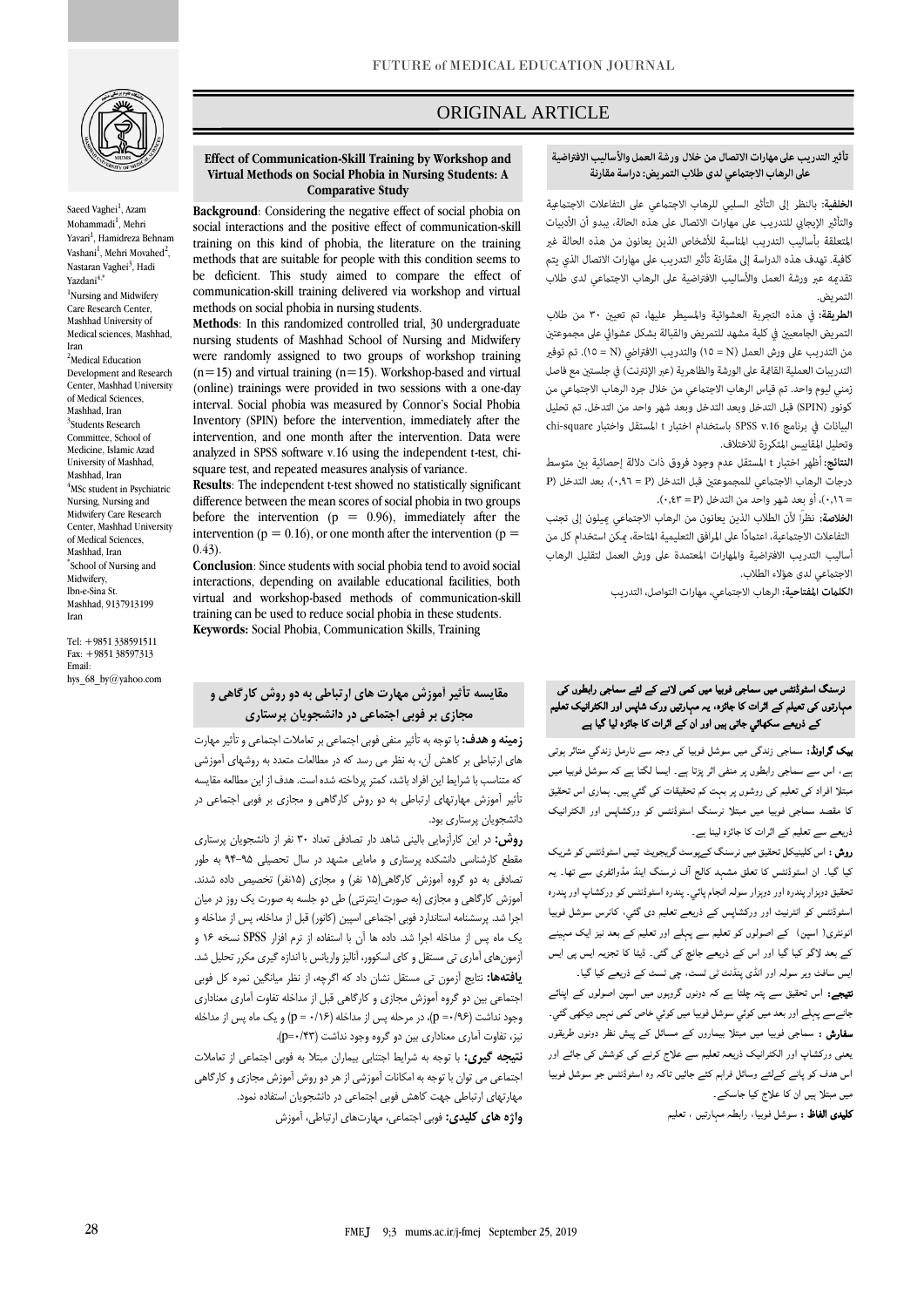## **INTRODUCTION**

Social phobia is one of the most common debilitating psychiatric disorders (1). Characterized by the fear of being judged negatively and the tendency to avoid social situations, social phobia can undermine the person's social relationships and occupational and educational performances (2). The World Mental Health Survey Initiative has estimated the lifetime prevalence of social phobia at 4%, which reflects the importance of clinical and public health implications of this disorder (1).

People with social phobia do not lack social skills; however, they suffer from an anxiety that prevents them from proper use of skills in social interactions. In other words, they do not suffer from skill impairment but their problem is with performance impairment (3). As a result, people with social phobia often have lower job performances and more difficulties in finding employment than healthy individuals (4). Social phobia can severely undermine the performance of healthcare providers, as their relationship with patients is deeply important for both emotional aspect (empathy, respect, and acceptance) and information aspect (educating patients, sharing medical information, and managing patient expectation) of health care services (5). This relationship is also important for improving clinical competencies and positive interactions between patients and nurses in different care systems (6).

Research has shown that communication skills can improve and even predict social self-efficacy (7). Teaching these skills to students during formal education can improve their attitude toward their responsibilities and reduce their anxiety about patient care (8). It has been suggested that education with a special focus on improving communication skills can contribute to the treatment of social phobia disorders (9-11). In an educational setting, the quality of relations and interactions with learners depends on four major factors: the design of the teaching method, the quality of the educational content, the relevance of the content, and the quality of teaching. Thus, given the advancements in educational technology, educators should be able to use different methods of face-to-face and distance education to accomplish their objectives (12). One of the standard mediums of face-to-face training is the workshop where a group of experienced experts help a group of participants to find solutions for particular professional problems or enhance their professional skills (13). Workshop programs must be designed and implemented as participants get involved in the problem-solving processes, while the instructors only assist them in understanding and solving problems without giving them the answers directly. Typically, two-thirds of the time of a workshop is dedicated to group discussion and small group work. The limitations and problems of the workshop method include the need for special facilities, relative expensiveness, scheduling difficulties, and the fact that they take a lot of time from participants and organizers (14). Also, since people with social phobia have difficulty to speak in public, they may not get actively involved in group discussions (15). To address these limitations, virtual training methods have been

designed to provide compact courses through software applications and information technology-based training techniques (16). The advantages of virtual training include lower cost, possibility to implement it at any time and place, and the fact that they allow learners not to commute to classes, have a more flexible study schedule and choose the pace of learning according to their needs (17). However, this method also has several major disadvantages, including the absence of an active instructor and the possibility of poor delivery of contents to learners which has limited its usage (18). Studies in this area have reached contradictory conclusions. For example, a study by Chien et al. (2015) has reported that both video-based and workshop-based training methods were effective in improving laceration repair performance in medical students (19). Similarly, Rasouli et al. (2013) have reported the positive effect of both workshop training and empowerment training package on improving self-efficacy in diabetic patients (20). But a study by Vaghei et al. (2015) has reported the greater impact of anger management workshop than training package on the aggression of addiction treatment patients (21).

Considering the importance of addressing social phobia in medical students to avoid negative effects on social interactions and communication with patients and visitors, and the difficulties that these students face in social situations, every solution to this problem should be tailored to their condition. Therefore, given the existence of contradicting reports on the effects of virtual and face-to-face training and the lack of such reports about Iranian medical students, this study was performed to compare the effects of communication-skill training delivered in workshops, also by virtual methods on social phobia in the students of Mashhad School of Nursing and Midwifery.

### **METHODS**

A randomized controlled clinical trial was performed on 30 undergraduate nursing students of Mashhad School of Nursing and Midwifery in the academic year 2015-2016. The sample size was determined based on the data collected in a pilot study using the formula for comparing the mean and standard deviation of two groups. Based on the mean and standard deviation of total social phobia score in the workshop group ( $17.2 \pm 12.2$ ) and the virtual training group  $(33.6 \pm 11.1)$  (22), the sample size for 95% confidence level and 90% test power was calculated to 11 per group. To account for sample loss, the final sample size was set to 30 (15 per group). Subjects were selected randomly based on the order of signing up in the communication-skill training class. The participants of each gender were alternatively assigned to the workshop and virtual training groups.

Inclusion criteria were being an undergraduate nursing student at Mashhad School of Nursing and Midwifery, with no history of participation in communication-skill training courses, having a minimum score of 30 from the Social Phobia Inventory (SPIN) (Connor), with skills of basic internet and computer proficiency, and access to internet and computer during the training period. Exclusion criteria were absence in each of the two stages of the workshop, failure to follow the virtual training process more than once,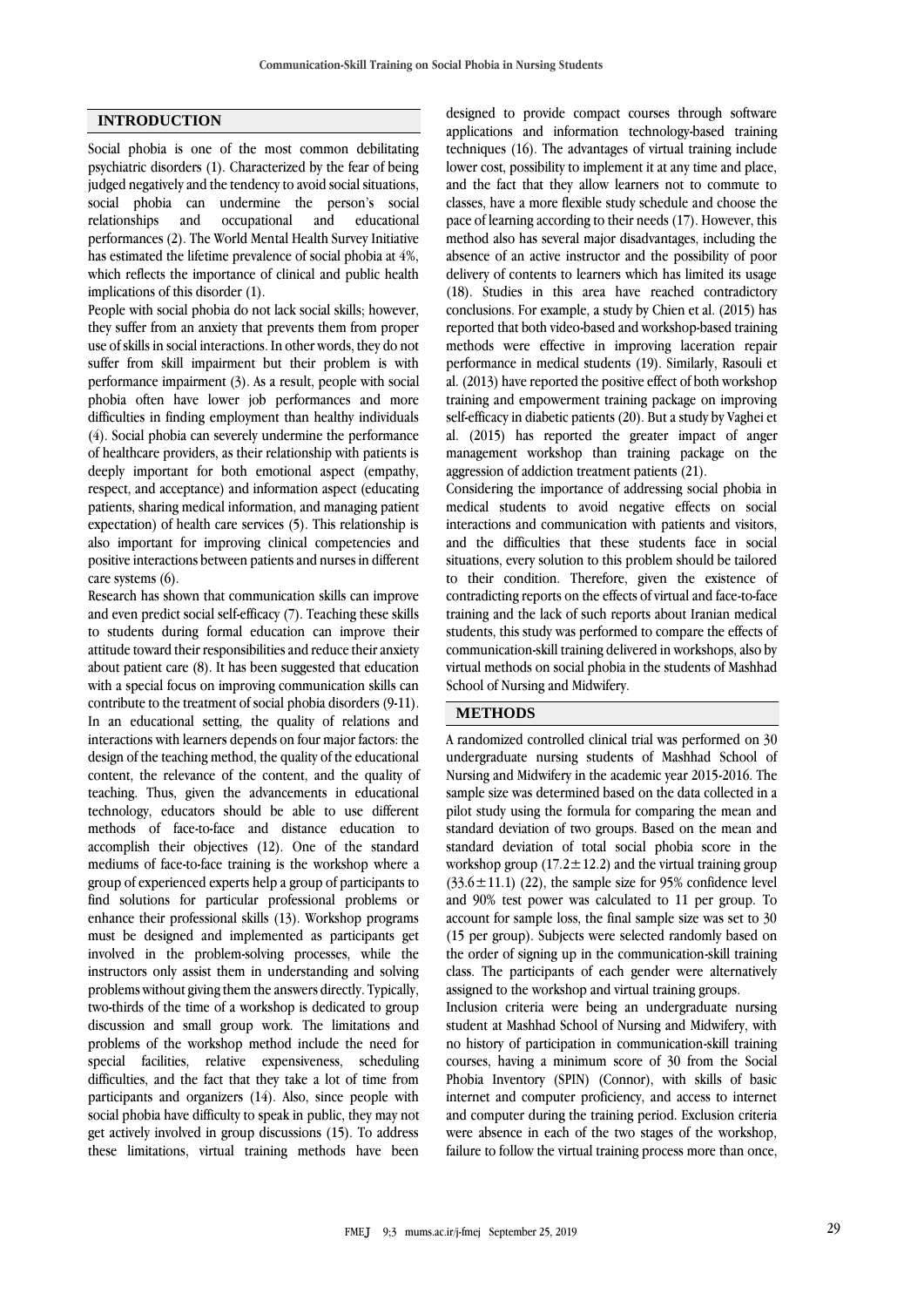and unwillingness to continue participating in the study. The data collection tool was the Social Phobia Inventory (SPIN) introduced by Connor et al. (22), which was completed at three stages: before the intervention, immediately after the intervention, and one month after the intervention. This inventory consists of 17 items which are scored based on the five-point Likert scale from 0 to 4 (Extremely, Very Much, Somewhat, A Little Bit, and Not At All). This scale has three subscales: fear, avoidance, and physiological symptoms. The cut-off score for this test is 19. Scores of less than 19 are normal, those ranging from 19 to 30 indicate mild social phobia, scores between 31 and 40 signify moderate social phobia, scores between 41 and 50 signify intense social phobia, and scores above 51 indicate very intense social phobia.

To assess the validity of the translated version of SPIN, it was reviewed by ten faculty members of Mashhad University of Medical Sciences, who confirmed its validity with  $CVI = 0.89$ and CVR  $= 0.96$ . The reliability of this tool was evaluated using the internal consistency methods, which resulted in  $\alpha = 0.83$ for fear,  $\alpha = 0.79$  for avoidance, and  $\alpha = 0.89$  for physiological symptoms subscales and  $\alpha = 0.87$  for the tool as a whole.

Sampling was performed from among 884 students of Mashhad School of Nursing and Midwifery in the academic year 2015-2016 according to inclusion criteria. Among the eligible students, 60 of those who scored more than 60 in SPIN were invited to enroll in communication-skill training courses. Written consent was obtained at the time of enrollment. Of all the invited students, 48 enrolled in the course 18 of whom withdrew from the study since they were long commuters. The remaining 30 students were alternatively assigned to two groups of workshop training and virtual training based on the order of signing up in the course. This alternating assignment was performed separately for each gender so as to have an equal number of males and females in the two groups. In the workshop group, training was provided in two five-hour workshop sessions (8am-1pm) held with a one-day interval. These sessions included lectures, group discussion, and role-playing with the subject of communications skills and were held by the researchers, a psychiatric nurse, and a doctor of educational administration (Table 1). At the end of the first session, students were given exercises and asked to present the results to the other participants in the next session. In the virtual training group, training was provided through the distance education system of Mashhad University of Medical Sciences. The contents of this training were the videos recorded from the workshops, which were organized into a 6-part film. After a briefing session to introduce the students to the virtual education system, these videos were uploaded to the system in two days with a one-day interval. Students were asked to watch the videos and perform the requested exercises during the interval and send them to the researchers by email.

At all stages of the study, researchers were careful to meet all research ethics requirements set forth by the research department of Mashhad University of Medical Sciences. This included obtaining an official permission from the university ethics committee, obtaining introduction letters from the faculty of nursing and midwifery, obtaining a written informed consent from participants, coding questionnaires to protect the confidentiality of personal information, and ensuring participants that they can withdraw from the study at any time. Data analysis was performed by the software SPSS v.16. Kolmogorov-Smirnov and Shapiro-Wilk tests were used to investigate the normality of data distribution. Chi-square test, Fisher's exact test, and independent t-test were used to evaluate the homogeneity of qualitative and quantitative variables. The inter-group and intra-group comparisons were performed using the independent t-test and the repeated measures ANOVA at the 95% confidence level and the significance level of  $\alpha = 0.05$  respectively.

#### **RESULTS**

There was no statistically significant difference between the

| <b>Table 1. Communication skills training</b> |                                                                                                                                                                                                 |                 |                                          |                                                                   |  |  |  |  |  |  |
|-----------------------------------------------|-------------------------------------------------------------------------------------------------------------------------------------------------------------------------------------------------|-----------------|------------------------------------------|-------------------------------------------------------------------|--|--|--|--|--|--|
|                                               | <b>Contents</b>                                                                                                                                                                                 | <b>Duration</b> | <b>Instructors</b>                       | Method                                                            |  |  |  |  |  |  |
| <b>Session 1</b>                              | <b>Communication:</b> definition of communication skills, the importance of<br>communication skills, goals of communication, types of<br>communication, effective and ineffective communication | 70 minutes      |                                          | Group<br>discussion,<br>lecture, role-<br>playing and<br>teamwork |  |  |  |  |  |  |
|                                               | Verbal and nonverbal communication: stages of verbal<br>communication and its barriers, nonverbal communication, differences<br>between verbal and nonverbal communication                      | 70 minutes      | Two experts on                           |                                                                   |  |  |  |  |  |  |
|                                               | <b>Active listening:</b> Observation skills, speaking skills, and tips for active<br>listening                                                                                                  | 50 minutes      | psychiatric<br>nursing $(M.Sc.)$         |                                                                   |  |  |  |  |  |  |
|                                               | <b>Empathy:</b> Empathy skills, obstacles to empathy, differences between<br>empathy and sympathy                                                                                               | 50 minutes      | and one expert<br>on health<br>education |                                                                   |  |  |  |  |  |  |
| <b>Session 2</b>                              | Presentation of the results of exercises to other participants, followed<br>by a discussion on exercises                                                                                        | 120 minutes     | (M.S.)                                   |                                                                   |  |  |  |  |  |  |
|                                               | <b>Communication styles:</b> styles of communication including aggressive,<br>passive, passive-aggressive, decisive                                                                             | 60 minutes      |                                          |                                                                   |  |  |  |  |  |  |
|                                               | <b>Barriers to effective communication:</b> judging, threatening, labeling,<br>ignoring other party's feelings                                                                                  | 60 minutes      |                                          |                                                                   |  |  |  |  |  |  |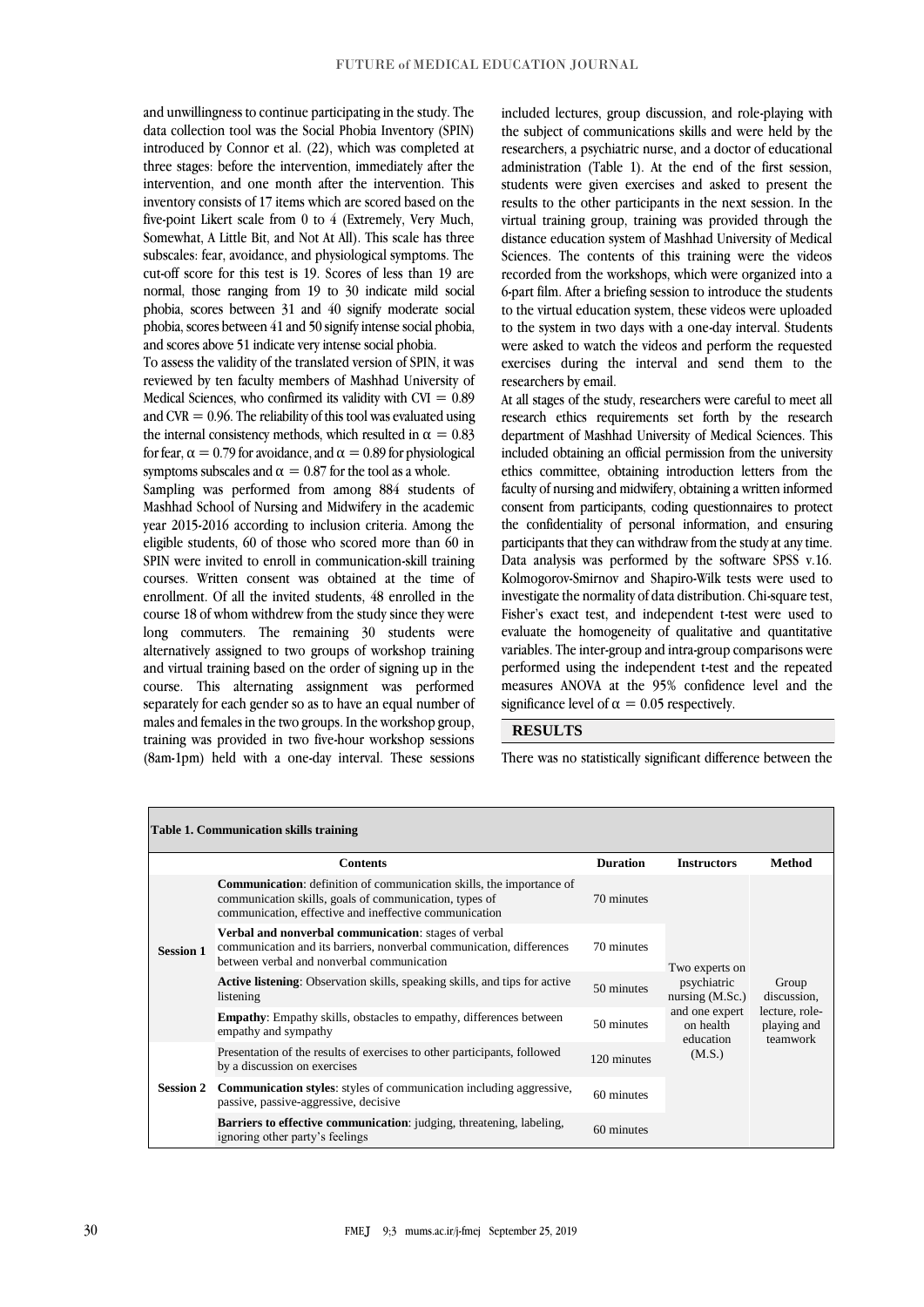two groups in terms of demographic information  $(p>0.05)$ and the two groups were homogeneous in this respect. In the workshop group, the demographic categories with the largest frequencies were female (12 people, 80%), single (11 people, 73.3%), living in urban areas (14 people, 92.9%), and unemployed (13 people, 85.7%). The mean age of students in this group was  $21.1 \pm 3.0$  years (Table 2).

In the virtual training group, the demographic categories with the largest frequencies were female (12 people, 86.7%), single (12 people, 80%), living in urban areas (13 people, 86.7%), and unemployed (11 people, 73.3%). The mean age of students in the virtual training group was  $20.8 \pm 1.5$  years. The inter-group comparisons using the independent t-test showed no significant difference between the workshop and

| <b>Variables</b>                         |                | Workshop<br><b>Virtual training</b> |                        | <b>Test result</b>      |  |
|------------------------------------------|----------------|-------------------------------------|------------------------|-------------------------|--|
|                                          |                | Frequency (Percentage)              | Frequency (Percentage) |                         |  |
| <b>Gender</b>                            | Male           | 3(20)                               | 2(13.3)                | $0.62 = {}^{*}P$        |  |
|                                          | Female         | 12(80)                              | 13 (86.7)              |                         |  |
|                                          | Married        | 4(26.7)                             | 3(20)                  | $0.67 = {}^{*}\text{P}$ |  |
| <b>Marital status</b>                    | Single         | 11(73.3)                            | 12(80)                 |                         |  |
|                                          | Urban          | 14 (92.9)                           | 13 (86.7)              | $0.58 = {}^{*}P$        |  |
| <b>Place of residence</b>                | Rural          | 1(7.1)                              | 2(13.3)                |                         |  |
|                                          | Yes            | 2(14.3)                             | 4(26.7)                | $0.41 = {}^*P$          |  |
| <b>Employed</b>                          | N <sub>o</sub> | 13(85.7)                            | 11(73.3)               |                         |  |
|                                          |                | Mean $\pm$ SD                       | Mean $\pm$ SD          |                         |  |
| Age                                      |                | $21.1 \pm 3.0$                      | $20.8 \pm 1.5$         | $0.76 = **P$            |  |
| *Chi-square test<br>**Independent t-test |                |                                     |                        |                         |  |

| Table 3. Comparison of the scores of social phobia and its dimensions in the workshop and virtual training groups |                  |                               |                                          |                                                |                                                            |  |  |  |  |
|-------------------------------------------------------------------------------------------------------------------|------------------|-------------------------------|------------------------------------------|------------------------------------------------|------------------------------------------------------------|--|--|--|--|
| <b>Variables</b>                                                                                                  |                  | <b>Before</b><br>intervention | <b>Immediately after</b><br>intervention | One month after<br>intervention<br>$Mean + SD$ | <b>Results of the</b><br>repeated measures<br><b>ANOVA</b> |  |  |  |  |
|                                                                                                                   |                  | $Mean + SD$                   | $Mean + SD$                              |                                                |                                                            |  |  |  |  |
| "Fear" dimension of social                                                                                        | Workshop         | $11.1 \pm 3.3$                | $9.1 \pm 3.3$                            | $8.7 + 2.7$                                    | $f=20.30$<br>P < 0.001                                     |  |  |  |  |
| phobia                                                                                                            | Virtual training | $11.5 + 1.6$                  | $7.9 \pm 2.5$                            | $8.2 + 1.8$                                    | $f=6.27$<br>P < 0.001                                      |  |  |  |  |
| <b>Results of the independent t-test</b>                                                                          |                  | $t=0.49$<br>$p=0.63$          | $t = 1.14$<br>$p=0.27$                   | $t=0.55$<br>$p=0.59$                           |                                                            |  |  |  |  |
| "Avoidance" dimension of                                                                                          | Workshop         | $13.7 \pm 3.4$                | $11.3 \pm 3.1$                           | $10.9 \pm 3.4$                                 | $f = 22.7$<br>P < 0.001                                    |  |  |  |  |
| social phobia                                                                                                     | Virtual training | $13.8 + 2.2$                  | $9.8 + 1.9$                              | $9.8 + 1.9$                                    | $f=10.5$<br>P < 0.001                                      |  |  |  |  |
| <b>Results of the independent t-test</b>                                                                          |                  | $t=0.13$<br>$p=0.19$          | $t=1.63$<br>$p=0.11$                     | $t=1.07$<br>$p=0.29$                           |                                                            |  |  |  |  |
| "Physiological symptoms"                                                                                          | Workshop         | $8.0 + 2.9$                   | $7.2 + 2.6$                              | $6.2 + 2.8$                                    | $f=13.6$<br>$P=0.002$                                      |  |  |  |  |
| dimension of social phobia                                                                                        | Virtual training | $8.1 + 2.9$                   | $6.0 + 3.2$                              | $5.7 + 2.8$                                    | $f=18.9$<br>P < 0.001                                      |  |  |  |  |
| <b>Results of the independent t-test</b>                                                                          |                  | $t=0.06$<br>$p=0.95$          | $t=1.12$<br>$p=0.27$                     | $t=0.46$<br>$p=0.65$                           |                                                            |  |  |  |  |
| Social phobia (the overall                                                                                        | Workshop         | $33.5 \pm 8.5$                | $27.6 + 8.6$                             | $25.7 + 8.4$                                   | $f = 45.2$<br>P < 0.001                                    |  |  |  |  |
| scale)                                                                                                            | Virtual training | $33.4 + 4.4$                  | $23.8 + 5.6$                             | $23.7 + 4.9$                                   | $f=167.3$<br>P < 0.001                                     |  |  |  |  |
| <b>Results of the independent t-test</b>                                                                          |                  | $t=0.05$<br>$p=0.96$          | $t=1.43$<br>$p=0.16$                     | $t=0.80$<br>$p=0.43$                           |                                                            |  |  |  |  |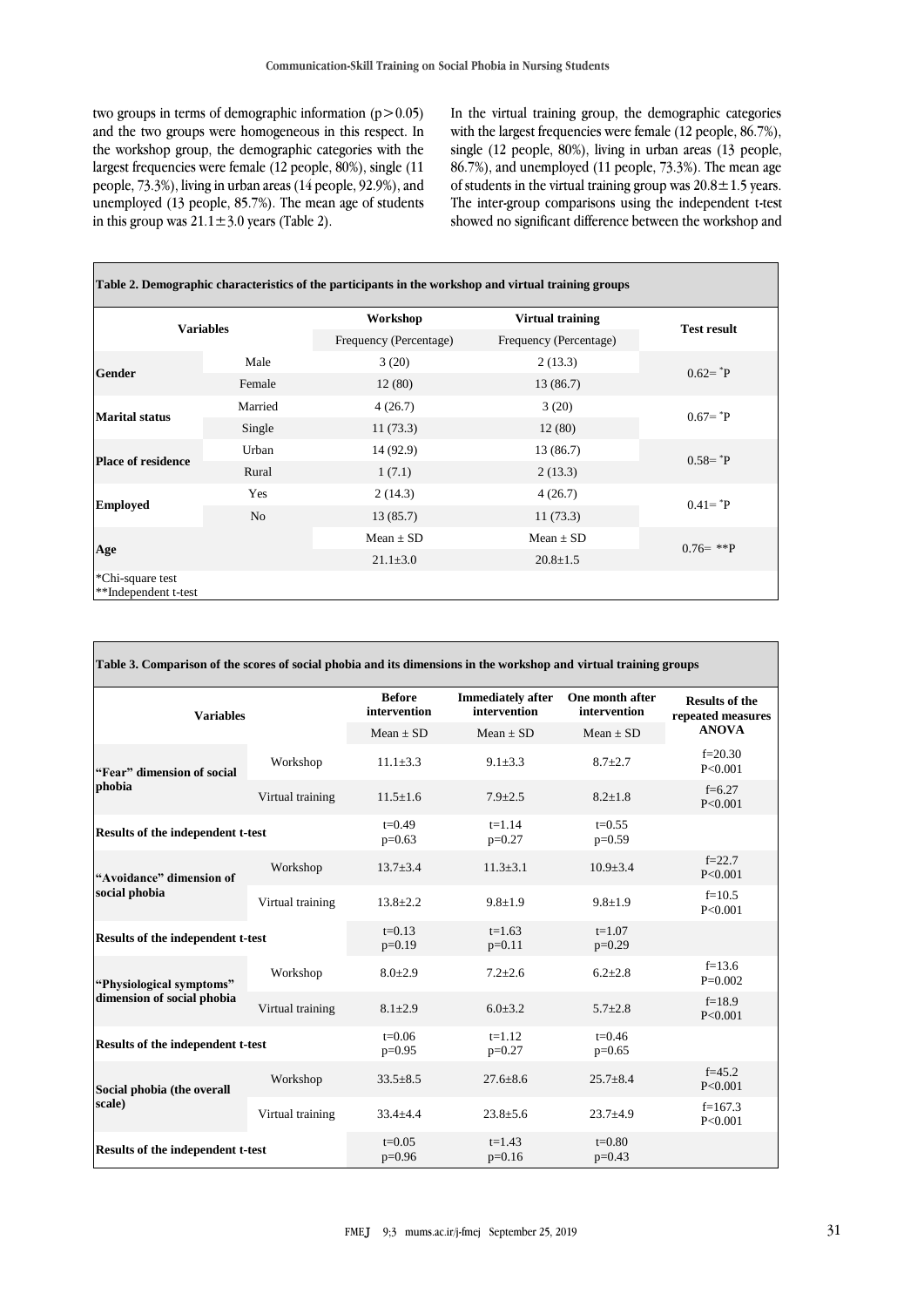virtual training groups in terms the mean score of social phobia before the intervention ( $p = 0.96$ ), immediately after the intervention, or one month later ( $p > 0.05$ ) (Table 3).

In intra-group comparisons, the repeated measures ANOVA showed that in both groups the mean score of social phobia decreased significantly after the intervention and also one month after  $(P<0.001)$  (Table 3).

### **DISCUSSION**

This study found no significant difference between the students in the groups that received communication-skill training through a workshop and those that received this training via a virtual system in terms of decrease in the mean score of social phobia or its subscales (fear, avoidance, and physiological symptoms). In other words, both methods of communication-skill training were managed to reduce social phobia and its dimensions in the participating students. This is consistent with the results of Rasouli et al. (2013), which reported the positive effect of both a workshop and an empowerment training package (provided in the form of multimedia CDs) on self-efficacy in diabetic patients (20), and also with the results of Chien et al. (2015), which reported that video-based and workshop-based laceration repair trainings both improved the laceration repair performance of medical students (19). The results of the study conducted by Saleh Moghaddam et al. (2013), which showed the positive effect of virtual training (multimedia CDs designed with Camtasia about nutrition) on adherence to treatment in type-2 diabetic patients (23), also confirm our results.

The present study found that communication-skill workshops and virtual communication-skill training were effective in reducing social phobia and its dimensions. The students' behavioral inclination toward virtual training and their acceptance of this issue can be affected not only by the intrinsic and psychological causes of the fear of communication, computer self-efficacy, and motivation, but also by external factors such as social influences, and quality, perceived benefits, and perceived ease of use of the system which may have affected the results.

Our results were inconsistent with the findings of Vaghei et al. (2015) which reported that the anger management workshop was more effective in reducing the aggression of addiction treatment patients than a training package (21). This difference can be attributed to the difference between the studied populations and the format of the training package (Booklet and CD). In a study by Khakbazan et al.

(2008) a training package was found to be more effective than lectures on girls' awareness of puberty health (24). Our results, however, do not support this notion that distance education has a greater effect than face-to-face education. This discrepancy can be attributed to differences between the two studies in terms of educational content, target group, and how the educational method is implemented.

The present study sought to answer the question of considering the unique conditions of people with social phobia, which methods of communication skills training (workshop or virtual) would have a more positive impact on the social phobia of nursing and midwifery students, so that the results can be applied to the programs to be planned for these students. Since the results may have been affected by the study's limitations, namely the narrow age range of participants (18-22 years) and the low sample size, they may not be generalizable to other age groups.

The results showed that virtual communication-skill training and communication-skill workshop can both decrease the level of social phobia in students of Mashhad School of Nursing and Midwifery. The results of this study can be used in the planning of communication-skill training programs based on face-to-face methods, distance methods, and combinations of both to reduce the social phobia in university students. Future studies are recommended to repeat the investigation of this study in other age groups with larger sample size.

#### **Ethical considerations**

Ethical issues (Including plagiarism, informed consent, misconduct, data fabrication and/or falsification, double publication and/or submission, redundancy, etc.) have been completely observed by the authors.

### **ACKNOWLEDGEMENT**

We would like to express our sincere gratitude to Mashhad University of Medical Sciences for funding this research, the personnel and professors of Mashhad Faculty of Nursing and Midwifery for their support and assistance, and all of the participants for their cooperation.

**Financial Support:** This article is derived from the research proposal No.930430 registered on 01/01/2014 at Mashhad University of Medical Sciences with the clinical trial code IRCT20151126025250N3.

**Conflict of interest:** The authors declare that there is no conflict of interest.

#### **REFERENCES**

1. Author DJS, Liw CCW, Roest AM, Jonge Pd, Aguilar-Gaxiola S, Al-Hamzawi A, et al. The cross-national epidemiology of social anxiety disorder: Data from the World Mental Health Survey Initiative. BMC-Med. 2017;15(1):1-21.

2. Gavric D, Moscovitch D, Rowa K, McCabe R. Post-event processing in social anxiety disorder: Examining the mediating roles of positive metacognitive beliefs and perceptions of performance. Behav Res Ther. 2017;91(1):1-12.

3. Hopko D, McNeil D, Zvolensky M, Eifert G. The relation between anxiety and skill in performance-based anxiety disorders: A behavioral formulation of social phobia. Behav Ther. 2001;32(1):185-207.

4. Himle JA, Weaver A, Bybee D, O'Donnell L, Vlnka S, Laviolette W, et al. A comparison of unemployed job-seekers with

and without social anxiety. Psychiatr Serv. 2014;65(7):924-30.

5. Kelley J, Kraft-Todd G, Schapira L, Kossowsky J, Riess H. The influence of the patient-clinician relationship on healthcare outcomes: a systematic review and metaanalysis of randomized controlled trials. PLoS One. 2014;9(4):e94207.

6. Eggenberger E, Heimerl K, Bennett M. Communication skills training in dementia